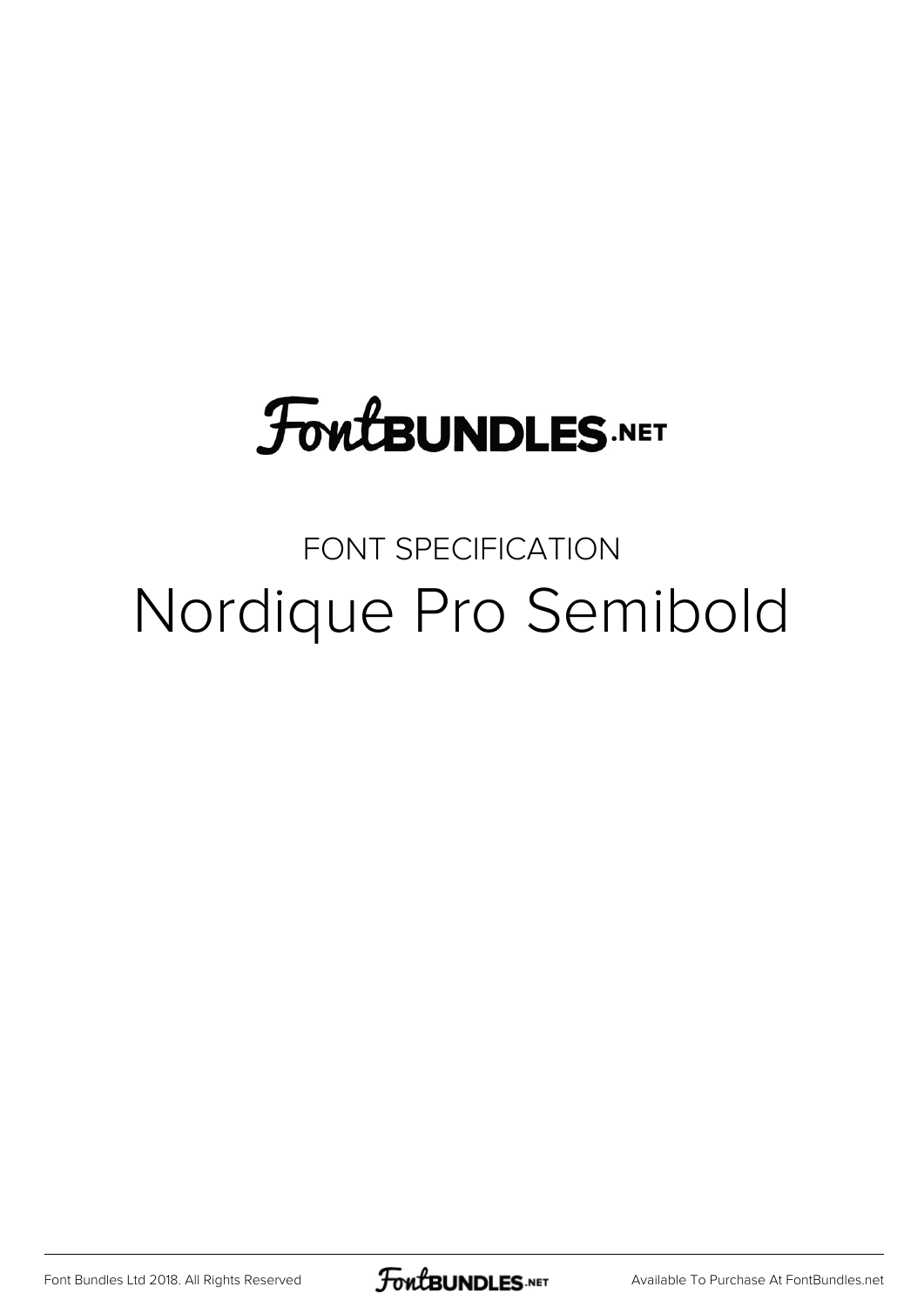#### Nordique Pro SemiBold - Regular

**Uppercase Characters** 

#### ABCDEFGHIJKLMNOPQR STUVWXYZ

Lowercase Characters

### abcdefghijkImnopqrstu vwxyz

**Numbers** 

#### 0123456789

**Punctuation and Symbols** 

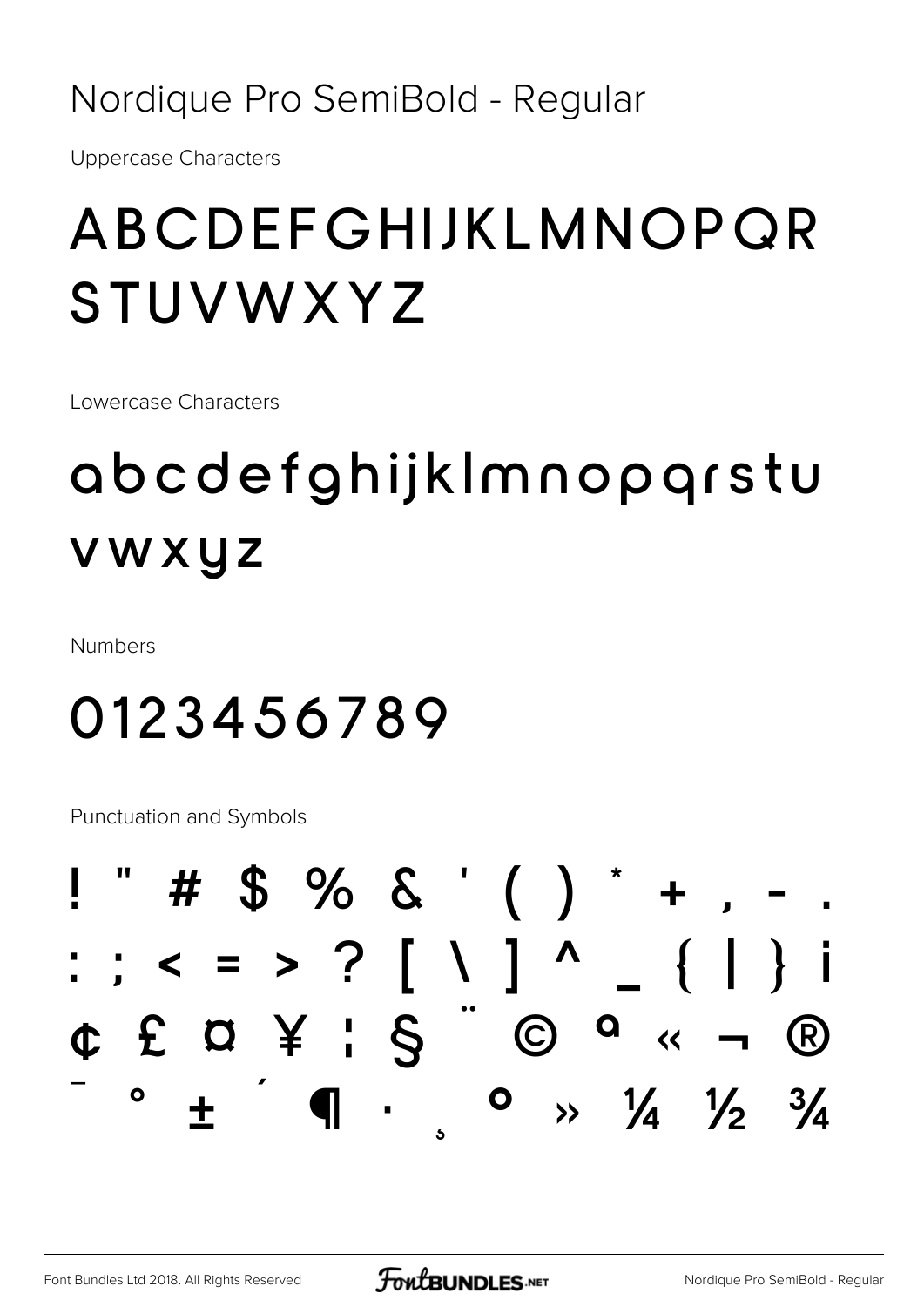All Other Glyphs

# **À Á Â Ã Ä Å Æ Ç È É Ê Ë Ì Í Î Ï Ð Ñ Ò Ó Ô Õ Ö × Ø Ù Ú Û Ü Ý Þ ß à á â ã ä å æ ç è é ê ë ì í î ï ð ñ ò ó ô õ**

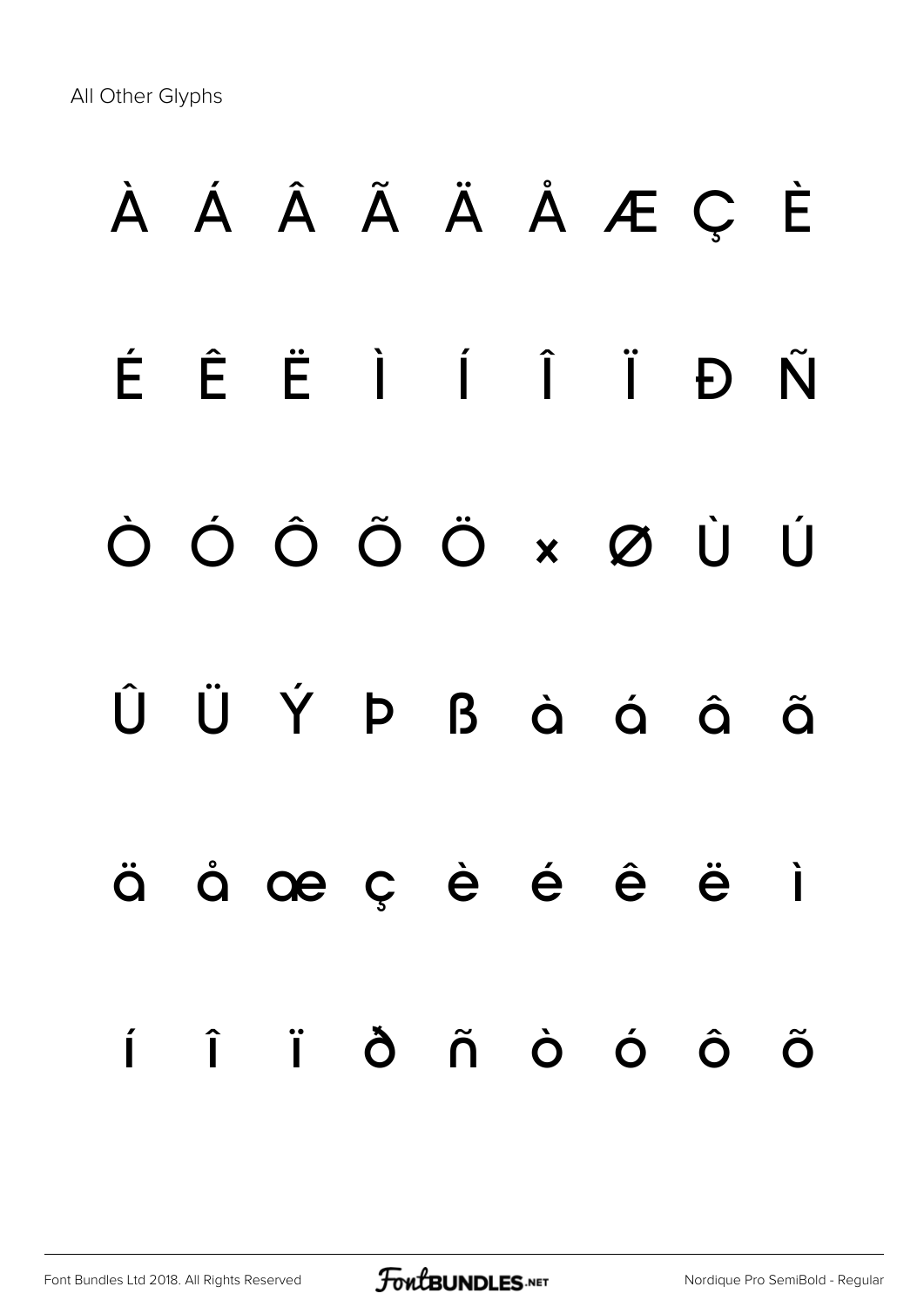

**FoutBUNDLES**.NET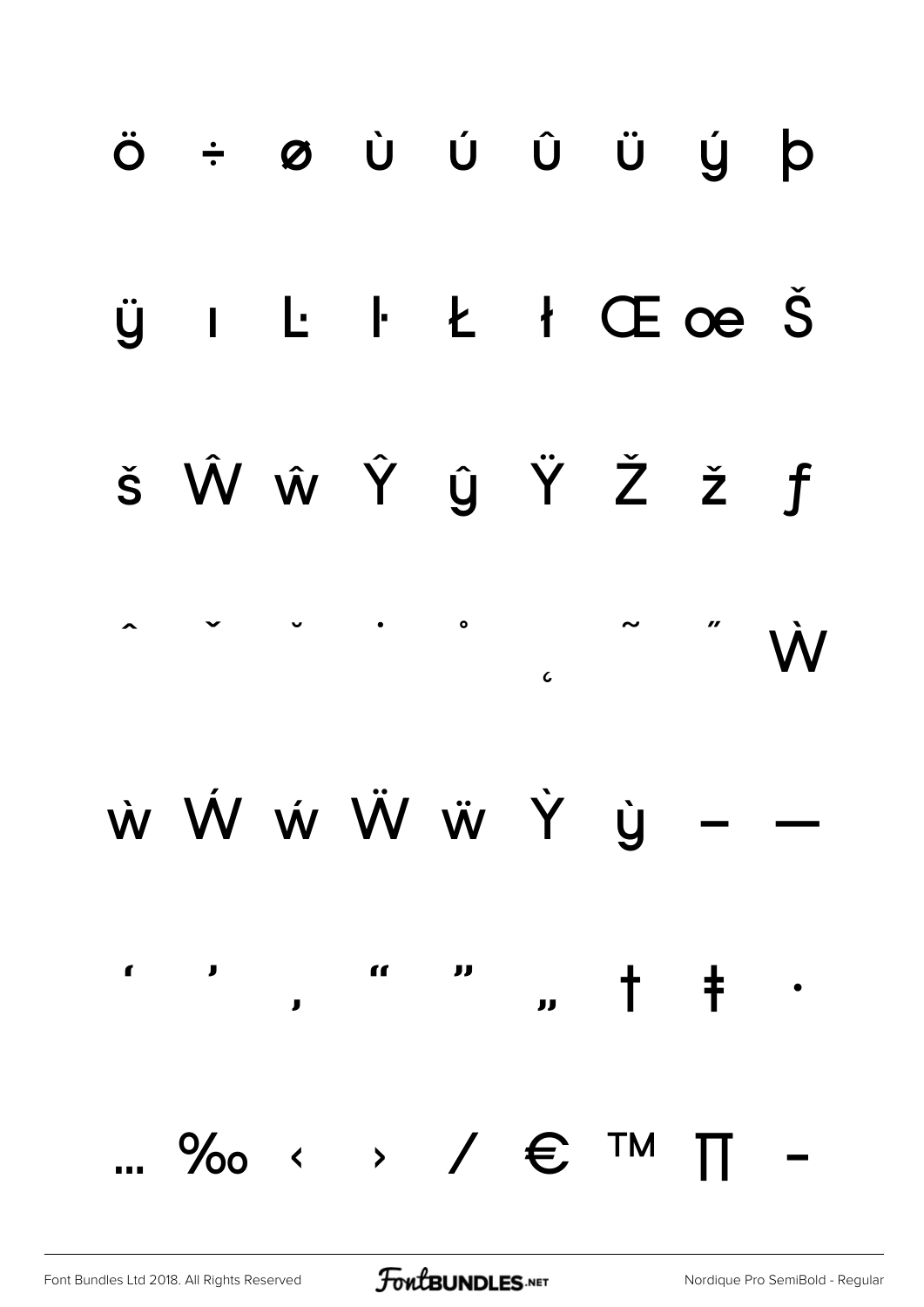|  |  |  | $\int z \neq \leq z \land A$ m n |                |
|--|--|--|----------------------------------|----------------|
|  |  |  | W å å å å å å å å å              |                |
|  |  |  | ĕ ġ ǧ ĝ n n n o ŏ                |                |
|  |  |  |                                  |                |
|  |  |  | ff ffi ffl fi fl $\circ$ 1 2 3   |                |
|  |  |  | 4 5 6 7 8 9 0 2 3                |                |
|  |  |  |                                  | $\ddot{\cdot}$ |